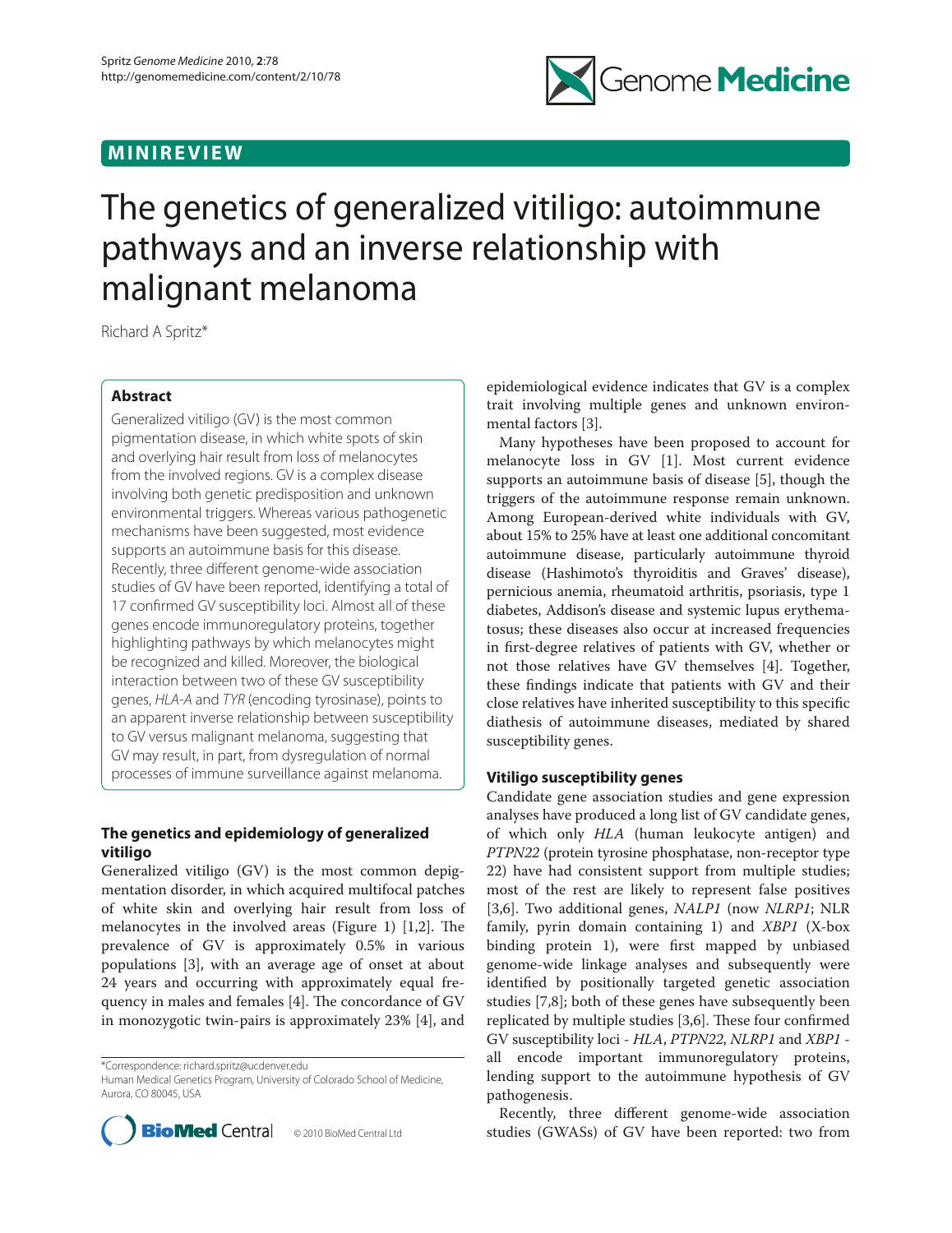

**Figure 1. A patient with generalized vitiligo.** Note the typical pattern of bilateral, multifocal depigmentation of hands and periorbital regions.

European-derived white populations [9-11] and one from China [12]. Together, these studies identified a total of 17 confirmed GV susceptibility loci, yielding major insights into pathways of disease pathogenesis and overall strongly supporting an autoimmune basis for typical GV. The first GWAS, of a founder population in an isolated Romanian village with a high prevalence of GV and other autoimmune diseases [9], detected association at chromosome 6qter near *IDDM8*, which is a type 1 diabetesrheumatoid arthritis locus in the vicinity of *SMOC2* (SPARC-related modular calcium binding 2). The second GWAS [10,11], also carried out in European-derived white individuals, identified a total of 13 susceptibility loci for GV, including *HLA* class I (specifically, *HLA-A*\*0201), *HLA* class II, *PTPN22*, *RERE* (arginineglutamic acid dipeptide repeats), *FOXP1* (forkhead box P1), *LPP* (LIM domain containing preferred translocation partner in lipoma), *CCR6* (chemokine (C-C motif) receptor 6), *IL2RA* (interleukin 2 receptor, α), *TYR*, *GZMB*  (granzyme B), *NLRP1*, *UBASH3A* (ubiquitin-associated and SH3 domain containing A) and *C1QTNF6* (C1q and tumor necrosis factor related protein 6). Moreover, subsequent re-analysis of this genome-wide dataset to specifically test association of 33 biological candidate genes previously implicated in GV identified three additional GV susceptibility loci: *TSLP* (thymic stromal lymphopoietin), *XBP1* and *FOXP3* (forkhead box P3) [6]. The third GWA study [12], carried out in a Chinese population, also identified GV susceptibility loci in the *HLA* class I and class III regions, and likewise detected association with *CCR6*. Moreover, the GV-associated SNP in the *CCR6* region is the same in European-derived white individuals and Chinese people, suggesting that these two populations may share a single causal allele, and is located only 1.44 Mb from the previous GVassociated SNP in the *SMOC2* region [9], suggesting the possibility that these two signals might be related. Virtually all of the confirmed GV susceptibility loci encode known immunoregulatory proteins, and many have been associated with genetic susceptibility to other autoimmune diseases that are epidemiologically linked to GV (Figure 2).

The one exception among the susceptibility loci associated with GV is *TYR*, which encodes tyrosinase, the key enzyme of melanin biosynthesis in melanocytes. However, in GV even *TYR* may act primarily to modulate recognition of the melanocyte target cell by the immune system. Beyond its role in pigmentation, tyrosinase is the major autoantigen in GV. In this regard, GV is thus analogous to type 1 diabetes and autoimmune thyroid disease, in that genetic susceptibility to disease involves genes that encode key specialized intracellular components of the autoimmune target cell types and that constitute major autoantigens for the corresponding disease (GV: *TYR*, tyrosinase; type 1 diabetes: *INS*, insulin; autoimmune thyroid disease: *TG*, thyroglobulin). For GV, the causal *TYR* susceptibility variant appears to be the major (Arg) allele of rs1126809, a common non-synonymous (Arg402Gln) polymorphism that has a minor allele frequency of 0.22 to 0.40 in European-derived white individuals. This polymorphism is rare in other populations, which is why it was not detected in the Chinese GWAS, even though *TYR* may well play a role in GV pathogenesis in all populations. In contrast, the minor (Gln) allele, which is protective with respect to GV, is associated with susceptibility to malignant melanoma in European-derived white individuals [13,14]. Thus, from the standpoint of genetic susceptibility, the *TYR* Arg402Gln polymorphism represents an inverse relationship between GV and malignant melanoma.

Much of the biology that is likely to underlie this inverse relationship is already known, largely from extensive studies on melanoma patients, in whom GV may develop during the course of treatment and is an auspicious prognostic sign. Tyrosinase is a major antigen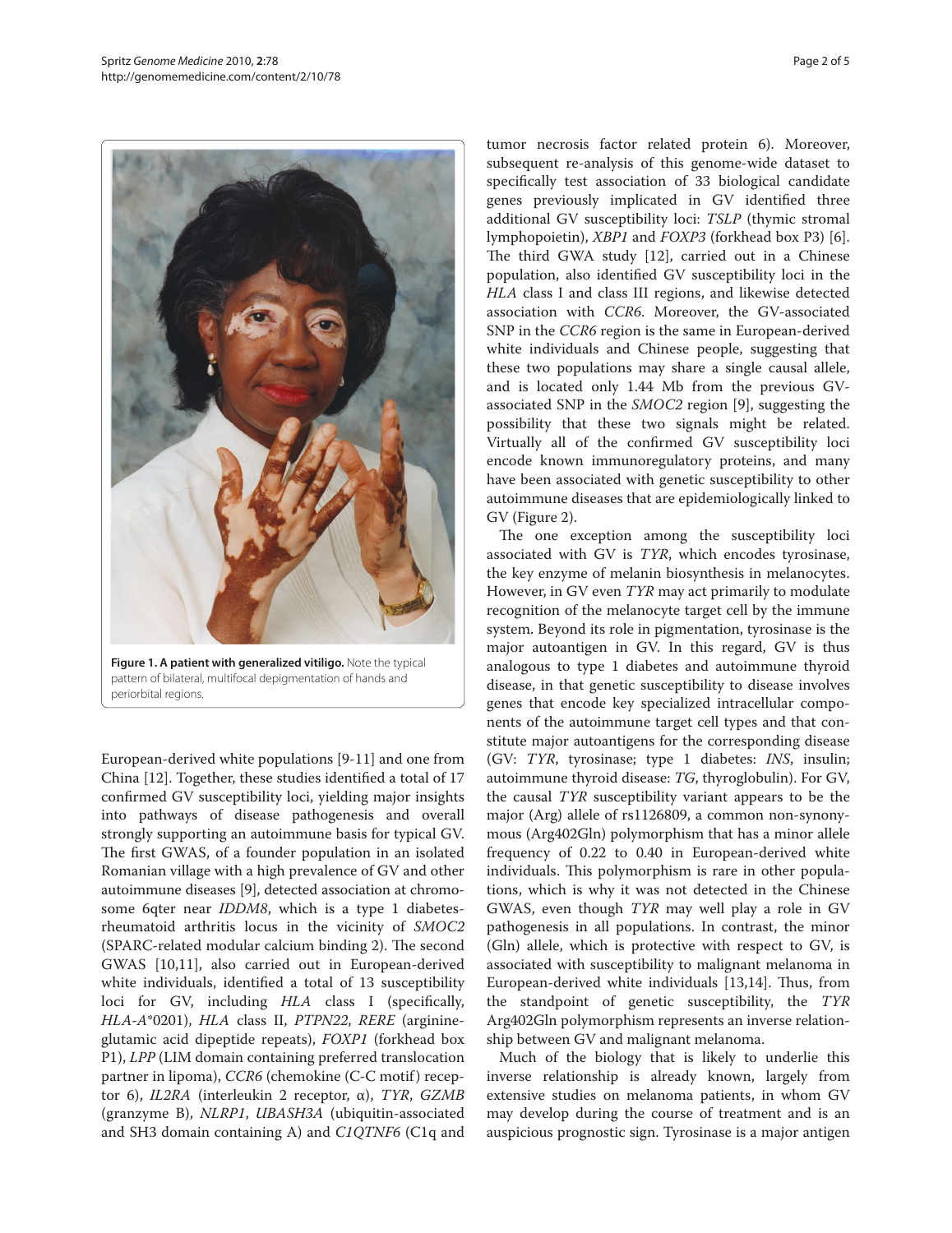

presented to the immune system on the surface of melanocytes and melanoma cells by HLA class I molecules, principally *HLA-A*\*0201, which itself is a major GV risk allele. Indeed, *HLA-A*\*0201 and *TYR* 402Arg exhibit significant genetic interaction in promoting GV susceptibility [10], reflecting a corresponding biological interaction. One of the important class-restricted epitopes presented by *HLA-A*\*0201 is a specific modified tyrosinase peptide: YMDGTMSQV [15]. However, the *TYR* 402Gln variant results in an unstable polypeptide that is retained in the endoplasmic reticulum and degraded, thereby reducing the amount of tyrosinase peptide available for presentation on the cell surface. Moreover, presentation of this tyrosinase peptide by *HLA-A*\*0201 requires the posttranslational modification of residue 371Asn to Asp [15], via a mechanism that is probably inefficient in the *TYR* 402Gln polypeptide. Tyrosinase is thus an important signal by which the immune system recognizes melanocytes, and tyrosinase-402Arg is likely to make a greater contribution than tyrosinase-402Gly to immune surveillance (and thus protection) against malignant melanoma and to susceptibility to GV, whereas tyrosinase-402Gln is associated with lower susceptibility to GV but greater risk of melanoma. Indeed, the odds ratio for vitiligo susceptibility is 2.5 in *TYR* 402Arg homozygotes compared to 402Gln homozygotes (10).

Interestingly, two of the other GV susceptibility loci, *IL2RA* and *GZMB*, encode proteins involved in differentiation and effector functions of cytotoxic T lymphocytes

(CTLs) that mediate melanocyte killing in GV and perhaps also participate in immune surveillance for melanoma cells. Thus, at least four of the GV genome-wide association signals - *HLA* class I (*HLA-A*\*0201), *TYR* 402Arg, *IL2RA* and *GZMB* - may be part of a pathway by which CTLs recognize and ultimately kill melanocytes in patients with GV, and perhaps also protect against incipient melanomas.

These observations open several doors to future studies. In GV, it has been known for some time that patients have circulating skin-homing melanocyte-specific CTLs [16]. However, the molecular epitopes recognized by these melanocyte-specific CTLs have not yet been identified. At least in GV patients carrying *HLA-A*\*0201, one of these CTL epitopes might be the modified tyrosinase peptide YMDGTMSQV. Furthermore, it is not yet known whether susceptibility to GV is generic with respect to *HLA-A*\*0201 (which is quite common), or whether it is particular to specific subtypes, and whether those subtypes conversely confer the greatest protection against melanoma.

### **Conclusions and perspectives**

Recent GWASs have yielded substantial progress in identifying genes involved in risk of GV, with 17 loci now confirmed (*HLA* class I, *HLA* class II, *HLA* class III, *PTPN22*, *RERE*, *FOXP1*, *LPP*, *TSLP*, *CCR6*, *IL2RA*, *TYR*, *GZMB*, *NLRP1*, *UBASH3A*, *XBP1*, *C1QTNF6*, and *FOXP3*): 16 in European-derived white individuals and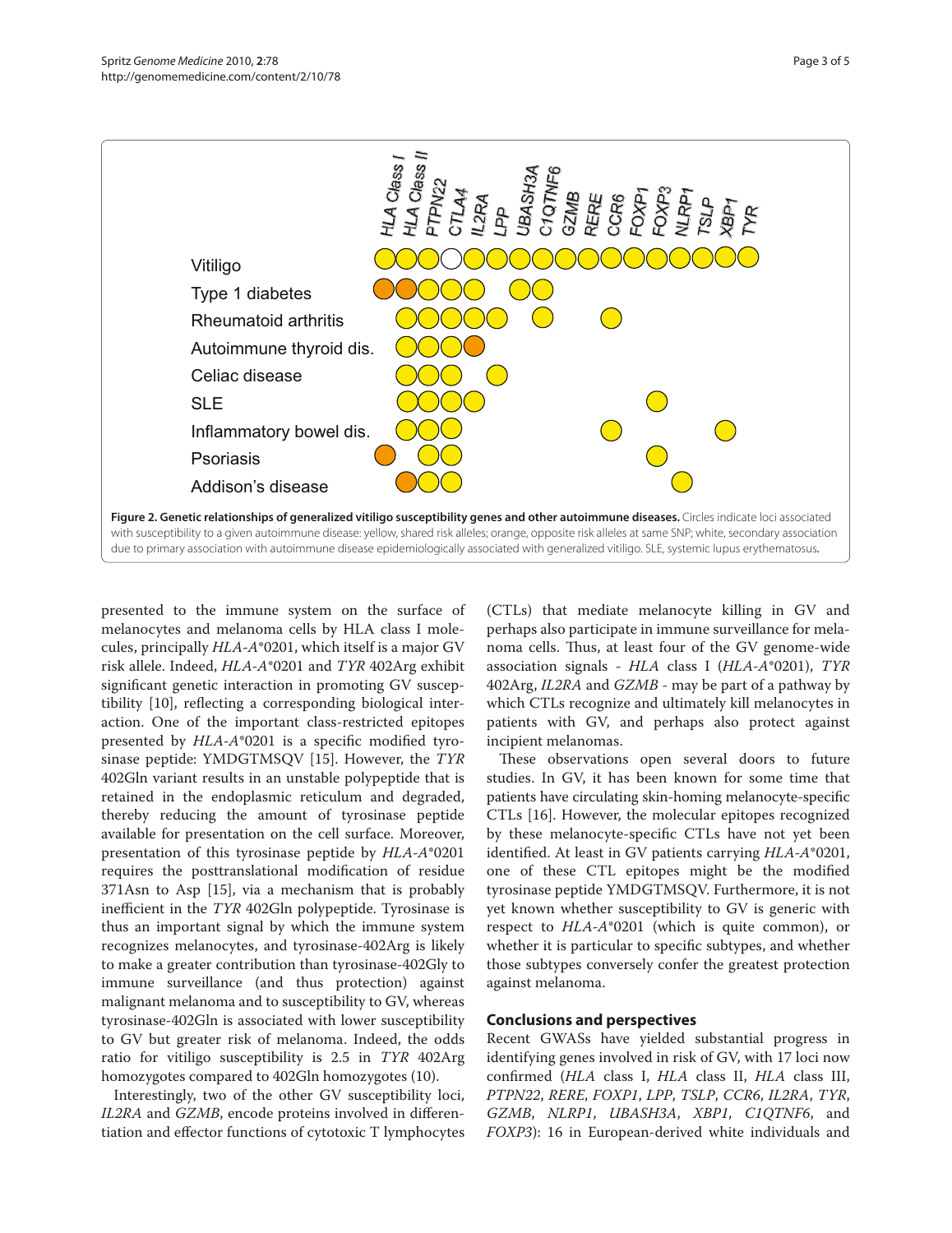four in Chinese people, and, for a few genes, in both. Nevertheless, the 16 loci identified in European-derived white individuals together account for only 10% of the total genetic risk of GV in that group, indicating that additional loci probably remain to be discovered, with a few common and perhaps numerous rare variants accounting for disease risk at each locus. Essentially all of the confirmed GV susceptibility genes regulate function of the immune system, and many have also been associated with other autoimmune diseases, highlighting shared pathways of autoimmune susceptibility among these diseases.

Furthermore, findings for both *HLA-A* and *TYR* suggest an inverse relationship between susceptibility to GV and susceptibility to malignant melanoma, with genetic interaction that reflects underlying biochemical and functional interaction between the corresponding proteins. The overall picture indicates that genetic variation at *HLA-A*\*0201 and *TYR* interacts to modulate immune surveillance against malignant melanoma, with heightened surveillance predisposing to GV and protecting against melanoma, and reduced surveillance protecting against GV but predisposing to melanoma. This biological relationship may also explain the frequent occurrence of GV in patients treated for melanoma, in whom development of this autoimmune phenotype constitutes a relatively favorable prognostic sign.

While these discoveries underscore the autoimmune nature of GV, they do not offer specific clues as to the environmental triggers that may initiate the autoimmune response. GV is a disease of the skin, the organ that is the first point of contact for one's interaction with the external environment, and which is highly accessible for analysis of that interaction. Furthermore, because GV is so visually evident, it is usually diagnosed early. Thus, identification of GV susceptibility genes may enable identification of individuals at high genetic risk, enabling relatively direct analysis of potentially causal geneenvironment interactions, both retrospectively in patients with relatively recent disease onset, and prospectively in individuals who are at high genetic risk.

#### **Abbreviations**

CTL, cytotoxic T lymphocyte; GV, generalized vitiligo; GWAS, genome-wide association study; SNP, single-nucleotide polymorphism.

#### **Competing interests**

The author declares that he has no competing interests.

#### **Author's information**

Dr Richard A Spritz is Professor of Pediatrics and Director of the Human Medical Genetics Program at the University of Colorado School of Medicine. The work of Dr Spritz in the field of human genetics began in the 'premolecular' era, and in the mid-1970s he took part in the first cloning of human genes and identification of the first human disease gene mutation. Over the past 30 years, Dr Spritz and his colleagues have studied the genes involved in causing many different human diseases, including hemoglobin disorders, albinism and other skin diseases, autoimmune diseases such as vitiligo and

thyroid disease, and cleft lip/palate, and he has published over 200 scientific papers on these investigations. Most recently, Dr Spritz led an international team that carried out the first genome-wide association study for generalized vitiligo.

#### **Acknowledgements**

This work was supported in part by grants R01 AR45584 and R01 AR056292 from the National Institutes of Health.

#### Published: 19 October 2010

#### **References**

- 1. Picardo M, Taїeb A: Vitiligo. Heidelberg: Springer; 2010.
- 2. Birlea SA, Spritz RA, Norris DA: Vitiligo. In Fitzpatrick's Dermatology in General Medicine. 8th edition. Edited by Wolff K. New York: McGraw-Hill; in press.
- 3. Spritz RA: Shared genetic relationships underlying generalized vitiligo and autoimmune thyroid disease. Thyroid 2010, 20:745-754.
- 4. Alkhateeb A, Fain PR, Thody A, Bennett DC, Spritz RA: Epidemiology of vitiligo and associated autoimmune diseases in Caucasian probands and their relatives. Pigment Cell Res 2003, 16:208-214.
- 5. Le Poole IC, Luiten RM: Autoimmune etiology of generalized vitiligo. Curr Dir Autoimmun 2008, 10:227-243.
- 6. Birlea SA, Jin Y, Bennett DC, Wallace MR, Herbstman DM, McCormack WT, Kemp EH, Gawkrodger DJ, Weetman AP, Picardo M, Leone G, Taïeb A, Jouary T, Ezzedine K, van Geel N, Lambert J, Overbeck A, Fain PR, Spritz RA: Comprehensive analysis of candidate genes for generalized vitiligo supports XBP1, FOXP3, and TSLP. J Investig Dermatol, in press.
- 7. Jin Y, Mailloux CM, Gowan K, Riccardi SL, LaBerge G, Bennett DC, Fain PR, Spritz RA: NALP1 in vitiligo-associated multiple autoimmune disease. N Engl J Med 2007, 356:1216-1225.
- Ren Y, Yang S, Xu S, Gao M, Huang W, Gao T, Fang Q, Quan C, Zhang C, Sun L, Liang Y, Han J, Wang Z, Zhang F, Zhou Y, Liu J, Zhang X: Genetic variation of promoter sequence modulates XBP1 expression and genetic risk for vitiligo. PLoS Genet 2009, 5:e1000523.
- 9. Birlea SA, Gowan K, Fain PR, Spritz RA: Genome-wide association study of generalized vitiligo in an isolated European founder population identifies SMOC2, in close proximity to IDDM8. J Investig Dermatol 2010, 130:798-803.
- 10. Jin Y, Birlea SA, Fain PR, Gowan K, Riccardi SL, Holland PJ, Mailloux CM, Sufit AJ, Hutton SM, Amadi-Myers A, Bennett DC, Wallace MR, McCormack WT, Kemp EH, Gawkrodger DJ, Weetman AP, Picardo M, Leone G, Taïeb A, Jouary T, Ezzedine K, van Geel N, Lambert J, Overbeck A, Spritz RA: Variant of TYR and autoimmunity susceptibility loci in generalized vitiligo. New Engl J Med 2010, 362:1686-1697.
- 11. Jin Y, Birlea SA, Fain PR, Mailloux CM, Riccardi SL, Gowan K, Holland PJ, Bennett DC, Wallace MR, McCormack WT, Kemp EH, Gawkrodger DJ, Weetman AP, Picardo M, Leone G, Taïeb A, Jouary T, Ezzedine K, van Geel N, Lambert J, Overbeck A, Spritz RA: Common variants in FOXP1 are associated with generalized vitiligo. Nat Genet 2010, 42:576-578.
- 12. Quan C, Ren YQ, Xiang LH, Sun LD, Xu AE, Gao XH, Chen HD, Pu XM, Wu RN, Liang CZ, Li JB, Gao TW, Zhang JZ, Wang XL, Wang J, Yang RY, Liang L, Yu JB, Zuo XB, Zhang SQ, Zhang SM, Chen G, Zheng XD, Li P, Zhu J, Li YW, Wei XD, Hong WS, Ye Y, Zhang Y, et al.: Genome-wide association study for vitiligo identifies susceptibility loci at 6q27 and the MHC. Nat Genet 2010, 42:614-618.
- 13. Gudbjartsson DF, Sulem P, Stacey SN, Goldstein AM, Rafnar T, Sigurgeirsson B, Benediktsdottir KR, Thorisdottir K, Ragnarsson R, Sveinsdottir SG, Magnusson V, Lindblom A, Kostulas K, Botella-Estrada R, Soriano V, Juberías P, Grasa M, Saez B, Andres R, Scherer D, Rudnai P, Gurzau E, Koppova K, Kiemeney LA, Jakobsdottir M, Steinberg S, Helgason A, Gretarsdottir S, Tucker MA, Mayordomo JI, et al.: ASIP and TYR pigmentation variants associate with cutaneous melanoma and basal cell carcinoma. Nat Genet 2008, 40:886-891.
- 14. Bishop DT, Demenais F, Iles MM, Harland M, Taylor JC, Corda E, Randerson-Moor J, Aitken JF, Avril MF, Azizi E, Bakker B, Bianchi-Scarrà G, Bressac-de Paillerets B, Calista D, Cannon-Albright LA, Chin-A-Woeng T, Debniak T, Galore-Haskel G, Ghiorzo P, Gut I, Hansson J, Hocevar M, Höiom V, Hopper JL, Ingvar C, Kanetsky PA, Kefford RF, Landi MT, Lang J, Lubiński J, et al.: Genomewide association study identifies three loci associated with melanoma risk. Nat Genet 2009, 41:920-925.
- 15. Skipper JCA, Hendrickson RC, Gulden PH, Britchard V, Van Pel A, Chen Y, Shabanowitz J, Wolfel T, Slingluff, CL Jr, Boon T, Hunt DF, Engelhard VH: An HLA-A2-restricted tyrosinase antigen on melanoma cells results from